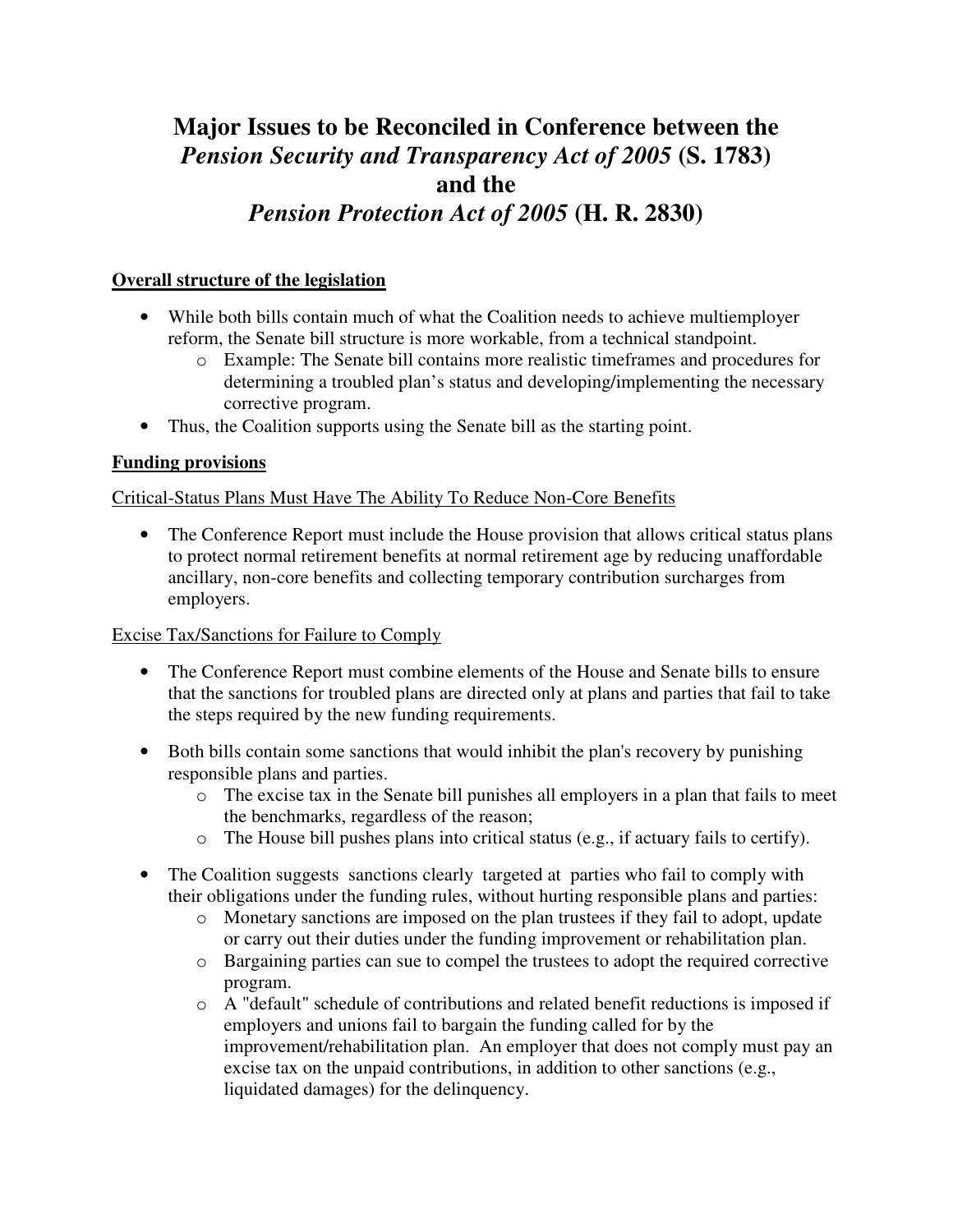## Trustees Should Not be Required to Consider Certain Employers' Interests in Developing Rehabilitation Plans

• The Senate bill's requirement that the impact on employers with fewer than 500 employees be taken into account would, for the first time, create an exception to the ERISA requirement that plan fiduciaries act solely in the interest of plan participants and beneficiaries. While the well-being of the industry that supports a multiemployer plan is an appropriate concern, a mandate that singles out the interests of any one class of employers over others could undermine the plan as a whole.

## **Amortization extensions**

- While both bills increase the interest rate used by a plan that has an amortization extension to the plan funding rate, the House bill sets the interest rate at 150% of the federal mid-term rate, if that is higher than the plan rate.
	- o The use of an interest rate higher than what the plan uses for funding penalizes a plan that requests an amortization extension, which is, for multiemployer plans, the counterpart to a funding waiver for single employer plans.
- The Conference Report should follow the Senate bill grandfather language, which would grandfather amortization extensions applied for before June 30, 2005, whenever they are granted, and modifications of such extensions. Since many extension applications filed years ago are still awaiting IRS action, shutting the door on extensions approved after that date would unfairly distinguish between similarly situated plans, based solely on the date the IRS decides to act on the amortization request.

# **Withdrawal liability provisions**

The withdrawal liability provisions need to be carefully updated. Workable withdrawal liability rules are especially necessary when plans face funding problems, to make sure that some employers do not "work the system" to escape their obligations and leave the plan costs for payment by other employers. Accordingly:

- The Conference Report should follow the House bill and repeal ERISA section  $4219(c)(1)(B)$ , which arbitrarily cuts off an employer's withdrawal liability payments at 20 years (even if more is owed).
- The Conference Report should follow the House bill and repeal the special trucking industry rule, which has become outdated and harmful as the result of changes in the industry -- especially deregulation -- in the 25 years since MPPAA was passed.
- The Conference Report should follow the House bill, which prevents an employer from evading partial withdrawal liability by outsourcing operations to a non-signatory company.
- The Conference must reject any proposal that favors one group of small employer (by setting arbitrary limits on withdrawal liability) at the expense of the remaining small employers. Over 90% of all employers that contribute to multiemployer plans are small businesses who should not be saddled with additional liabilities that are redistributed to them as a result of such favorable treatment.